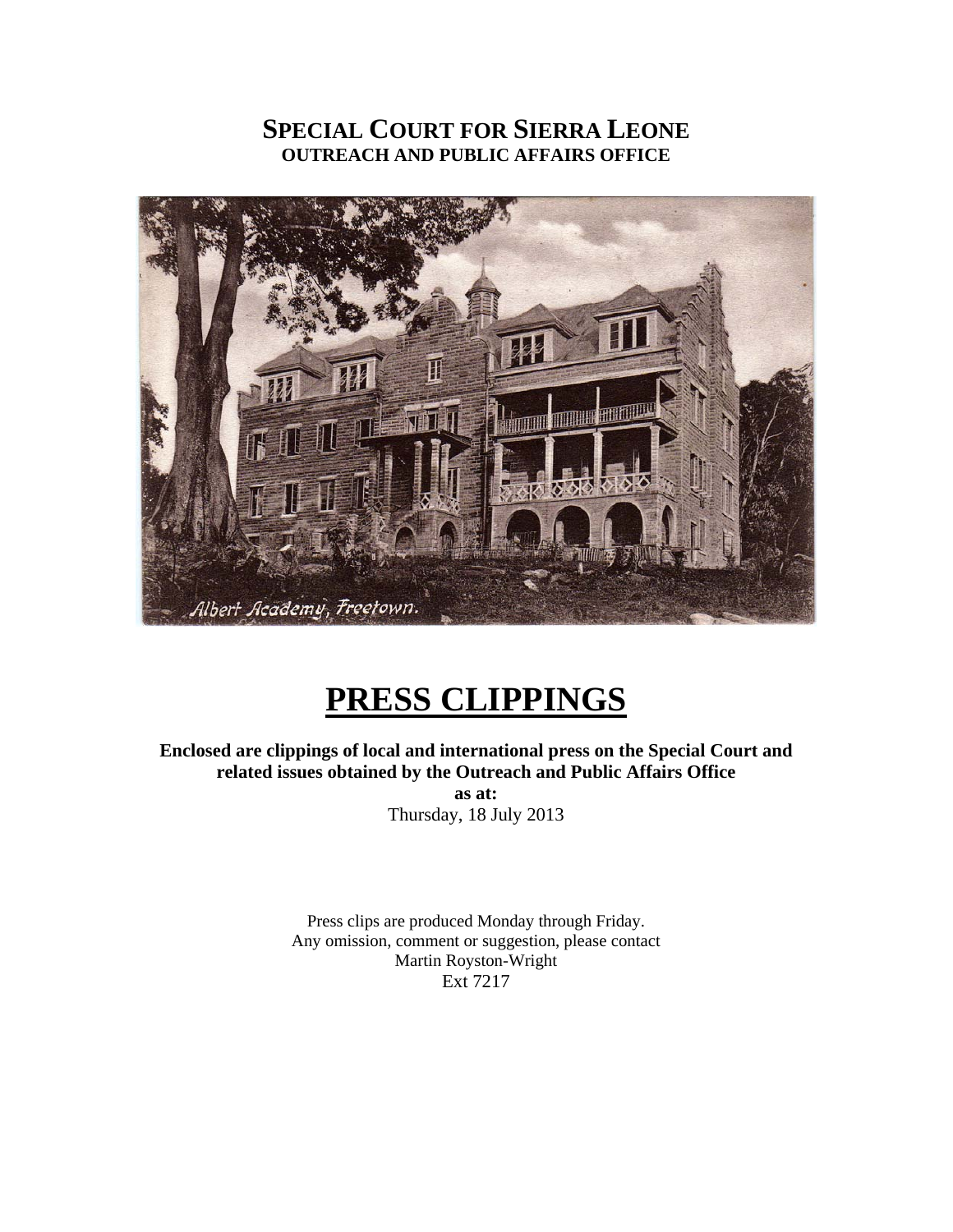| <b>International News</b> |  |
|---------------------------|--|
| Page 3                    |  |
| Page 4                    |  |
| Pages 5-6                 |  |
| Page 7                    |  |
| Pages 8-9                 |  |
| Pages 10-11               |  |
| Pages 12-13               |  |
| Pages 14-15               |  |
| Pages 16-17               |  |
| Pages 18-19               |  |
|                           |  |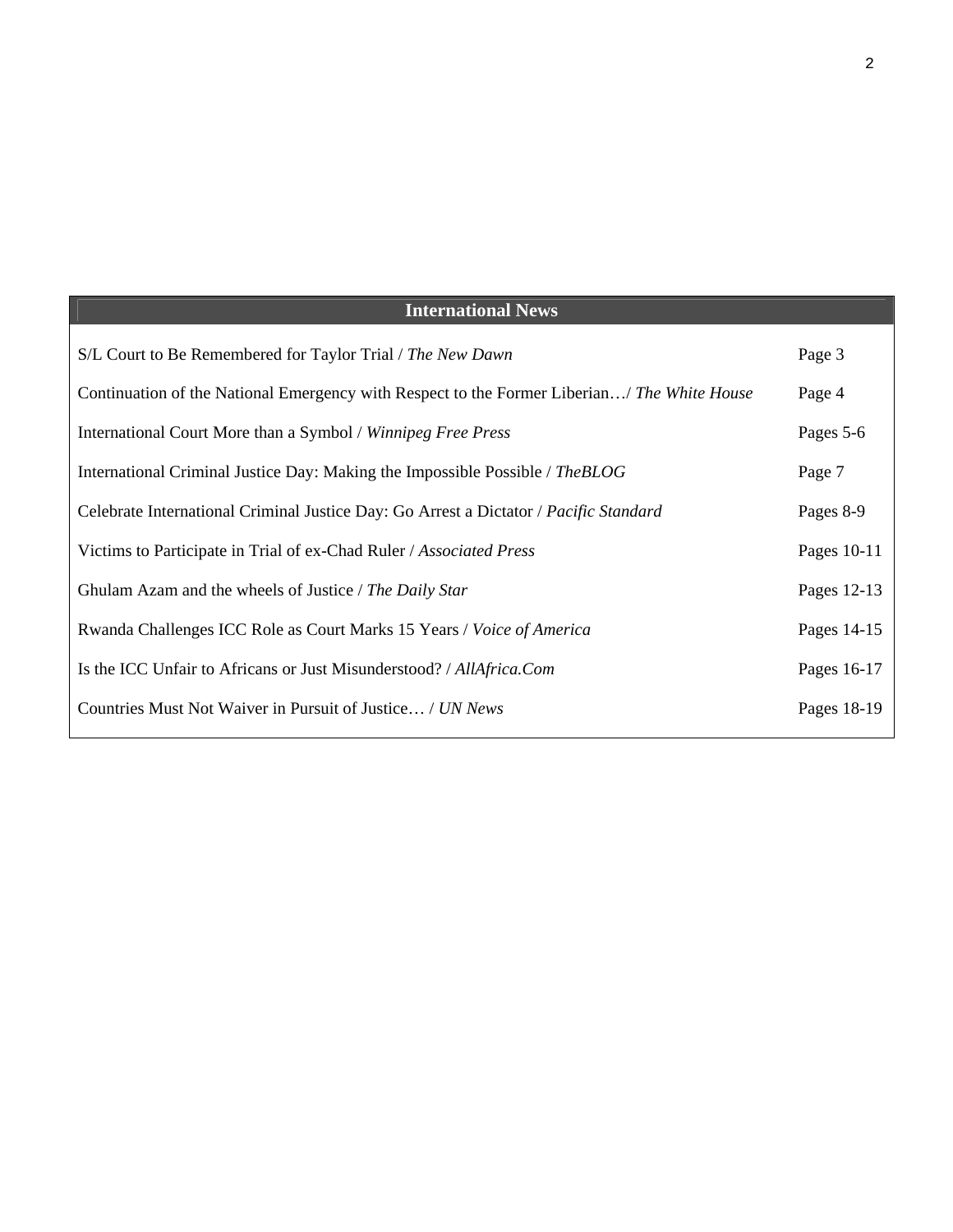# The New Dawn (Liberia) Thursday, 18 July 2013

#### **S/L Court to Be Remembered for Taylor Trial**

The UN backed Special Court for Sierra Leone says it will be remembered for the trial and conviction of the first sitting president in the person of ex-President Charles Taylor since the Nuremberg trial. The court's mandate is expected to be completed in few months.

Taylor was sentenced to 50-years imprisonment after he was convicted of aiding and abetting the commission of serious crimes in Sierra Leone. He was also convicted of planning attacks on various towns including the diamond rich town of Kono. He is currently appealing his conviction.

In a speech marking the observance of the International Criminal Justice Day, the Sierra Leone Special Court President Justice George Gelaga King said he had no doubt that the court will be remembered for its jurisprudence on such important issues as head of state immunity, on the enlistment, recruitment and use of child soldiers, and on forced marriage as a crime against humanity.

"We will certainly be remembered as the first international tribunal to try and convict those responsible for abducting children and forcing them to fight in war; for abducting women and girls and forcing them to be "wives" of rebel combatants; and for attacks directed against United Nations peacekeepers," he said.

"We will also be remembered as the first international court since Nuremberg to indict and to try a sitting head of state, former Liberian President Charles Taylor, who is currently appealing his conviction and sentence," Justice King added.

"Soon – very soon in fact – we will be remembered as the first modern tribunal to achieve its mandate and to transition to the Residual Special Court for Sierra Leone," he continued.

However he said what is more important on an International Criminal Justice Day, is to remember those for whom these courts were established – referring to the victims.

"We should recall the thousands of men, women and children who were murdered during a decade of conflict in Sierra Leone, who were deprived of their families, or their homes or their villages. We should not forget the thousands of children who were taken forcibly from their families and forced to fight. We must not forget the thousands of women subjected to rape, sexual slavery and forced marriage.

It is my hope for International Criminal Justice Day that we will look back to what we have accomplished and feel honoured to have been a part of it; that we will look forward to what remains to be done and be determined to do even better, and that we will continue to build a consensus aimed at the ending of impunity for international crimes and in bringing about of a more just world."

The UN backed Special Court for Sierra Leone was established in 2002. It is an independent tribunal established jointly by the United Nations and the Government of Sierra Leone. It is mandated to bring to justice those who bear the greatest responsibility for atrocities committed in Sierra Leone after 30 November 1996.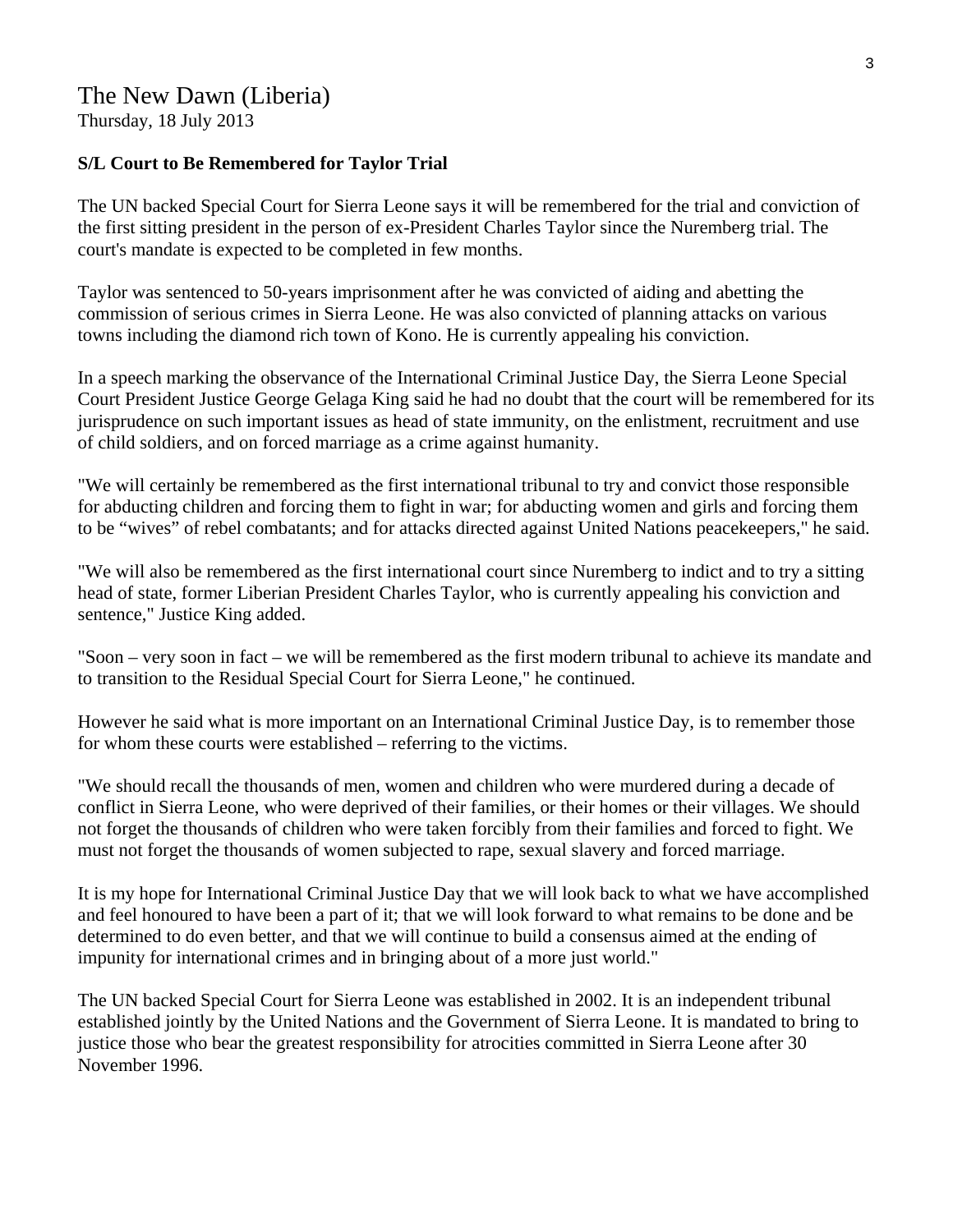# The White House – Office of the Press Secretary Wednesday, 17 July 2013 Press Release

#### **Message to Congress – Continuation of the National Emergency with Respect to the Former Liberian Regime of Charles Taylor**

#### TO THE CONGRESS OF THE UNITED STATES:

Section 202(d) of the National Emergencies Act (50 U.S.C. 1622(d)) provides for the automatic termination of a national emergency unless, within 90 days prior to the anniversary date of its declaration, the President publishes in the Federal Register and transmits to the Congress a notice stating that the emergency is to continue in effect beyond the anniversary date. In accordance with this provision, I have sent the enclosed notice to the Federal Register for publication stating that the national emergency and related measures dealing with the former Liberian regime of Charles Taylor are to continue in effect beyond July 22, 2013.

Although Liberia has made advances to promote democracy, and the **Special Court for Sierra Leone** recently convicted Charles Taylor for war crimes and crimes against humanity, the actions and policies of former Liberian President Charles Taylor and other persons, in particular their unlawful depletion of Liberian resources and their removal from Liberia and secreting of Liberian funds and property, could still challenge Liberia's efforts to strengthen its democracy and the orderly development of its political, administrative, and economic institutions and resources. These actions and policies continue to pose an unusual and extraordinary threat to the foreign policy of the United States. For this reason, I have determined that it is necessary to continue the national emergency with respect to the former Liberian regime of Charles Taylor.

BARACK OBAMA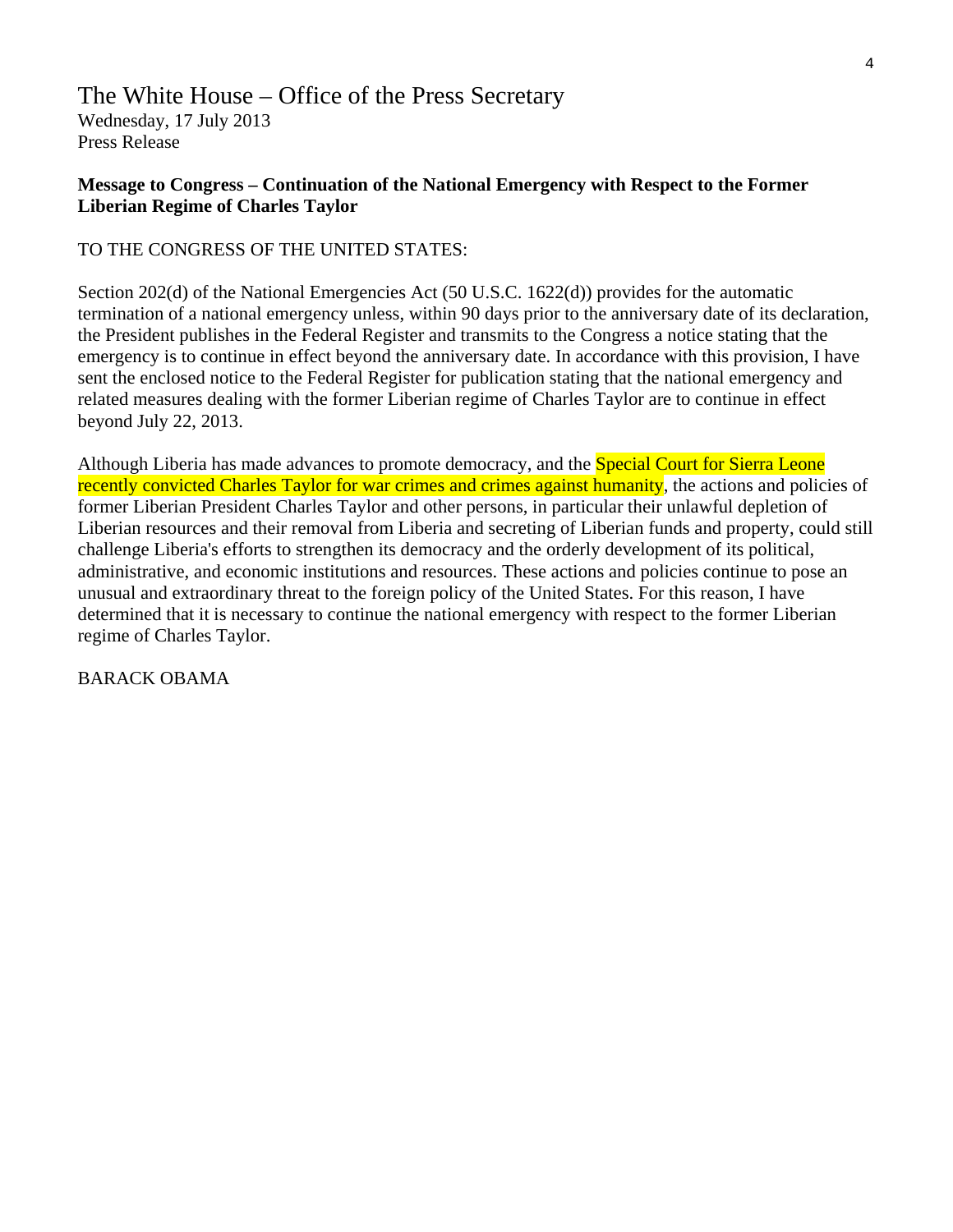# Winnipeg Free Press Wednesday, 17 July 2013

#### **International court more than a symbol**

#### By: Lloyd Axworthy

Fifteen years ago this week, the International Criminal Court came into being, ushering in a new era in the fight for global criminal justice by creating the first permanent international forum with the mandate to investigate and prosecute perpetrators of mass atrocities.

That day is marked every July 17 as International Justice Day. No longer could powerful people claim impunity for committing crimes against humanity, genocide, war crimes and crimes of aggression.

I remember, as foreign minister at the time, being in the large hall in Rome on July 17, 1998, when the final vote was announced on passage of the statute creating the court, generating a sense of exultation from the delegates when it was clear there would be an overwhelming majority (120 countries for, seven against, 21 abstaining) for the creation of this brand-new international body defending the emerging human-rights standard of protecting individuals against the violence which had scarred the decade in places like Rwanda and Srebrenica.

It is habit with anniversaries to reflect. How have these high hopes for the court been met? First, a disclaimer: Fifteen years is not a long time to make a judgment, considering the initial period was heavily involved in just putting in place the infrastructure, logistics and procedures of a new global institution.

But even with that caveat, the ICC has gone through an activist period of investigations under its first prosecutor, Luis Moreno Ocampo, and its first president and judge, Philippe Kirsch of Canada.

It is now entering a new period of reorganizing and consolidation under its new prosecutor, Fatou Bensouda, and president Sang-Hyun Song. The work that has begun builds upon the successful indictment of Slobodan Milosevic of Serbia by International Criminal Tribunal for the former Yugoslavia and the conviction of Charles Taylor of Liberia by Special Court for Sierra Leone. There was the daring indictment of Sudanese president Omar al-Bashir in 2009 for his alleged crimes in the killing of innocent people in South Sudan and Darfur.

Many lesser cases are on the docket, including some 30 indictments, and there is no doubt the court has become an important player in the ongoing, increasingly difficult task of institutionalizing a human-rightsbased approach to global governance, but also to the defeat of impunity by state actors who have historically found themselves above the law.

The court has not been without its problems and its critics. The recent indictment of President Uhuru Kenyatta of Kenya for his alleged part in inciting violence and killings following elections in 2007 has brought a strong reaction from African states, claiming the court focuses too much of its work on Africa.

More serious is the continued argument that by applying indictments against those in conflicts, it impedes the search for peaceful solutions. A case in point is Joseph Kony from Uganda, who asserts he would come to the table to end his violence if the court drops its charges.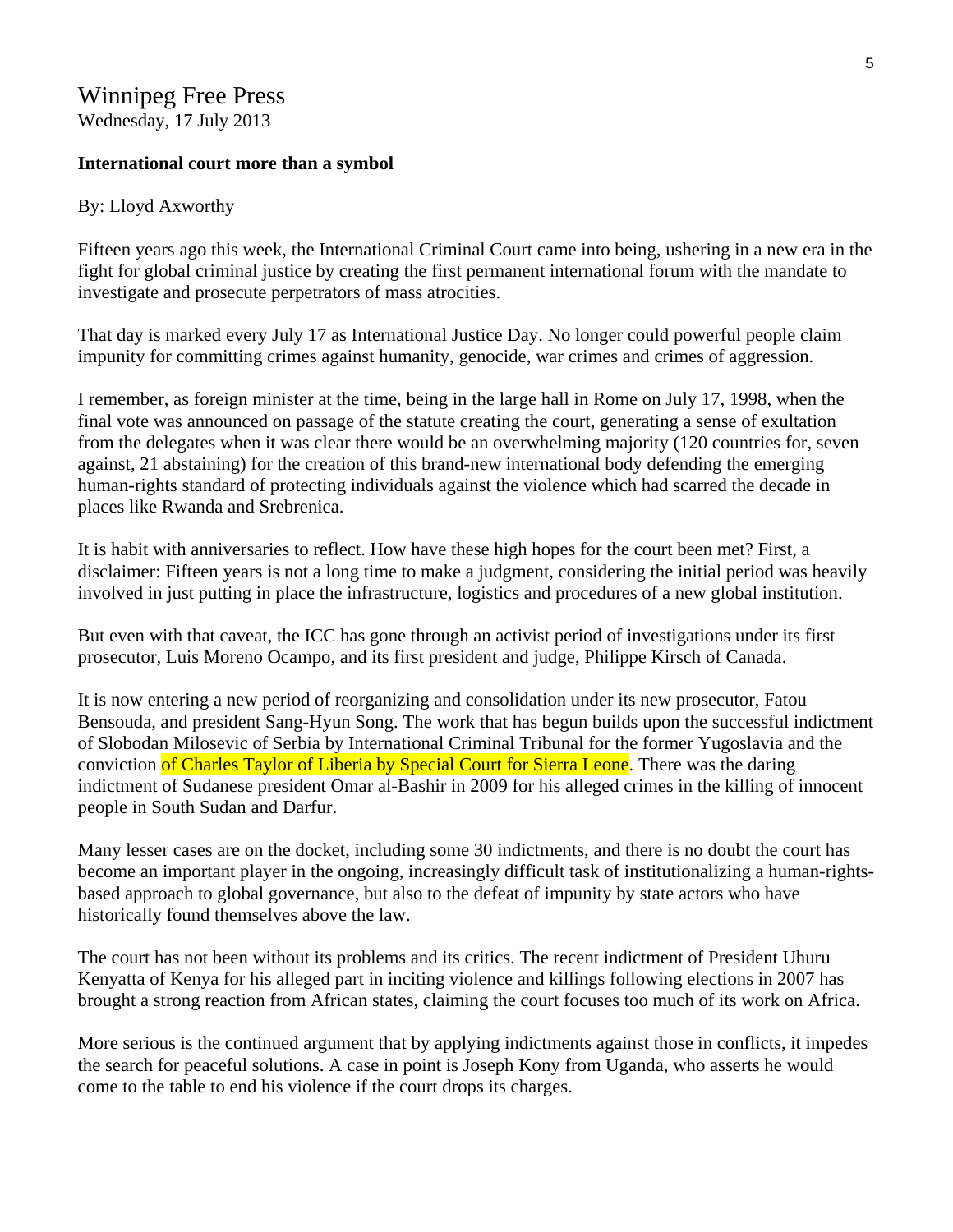The court, however, perseveres and is involved in the work to help set up regional courts to take account of the cultural and social differences in the application of justice. Its pioneering work in giving full standing to victims to be heard has set new judicial standards and it is slowly building an infrastructure of international criminal justice around the world. And it is clear that its role as a deterrent against those in power who otherwise would commit crimes continues to grow.

Perhaps the best judgment after these 15 years is that it does stand as one of the few established and respected institutions internationally that upholds the rule of law, a rare beacon, giving hope to many that their human rights will be respected and acted upon.

At a time where there is such fractured support for any form of international consensus and so many states are ignoring their responsibilities to defend and protect vulnerable populations, such as in Syria and the Democratic Republic of the Congo, it is vital that the ICC stand as a counterpoint to these regressive trends.

That is why its anniversary should be a time to restore confidence in our collective attention as global actors and reaffirm our commitment to the values it is based upon. It is also an opportunity to revisit the concept of justice and to recognize its role in moving us all towards global peace, with an eye focused on combating impunity and protecting the most vulnerable.

 *Lloyd Axworthy, the president and vice-chancellor of the University of Winnipeg, is a former Canadian minister of foreign affairs.*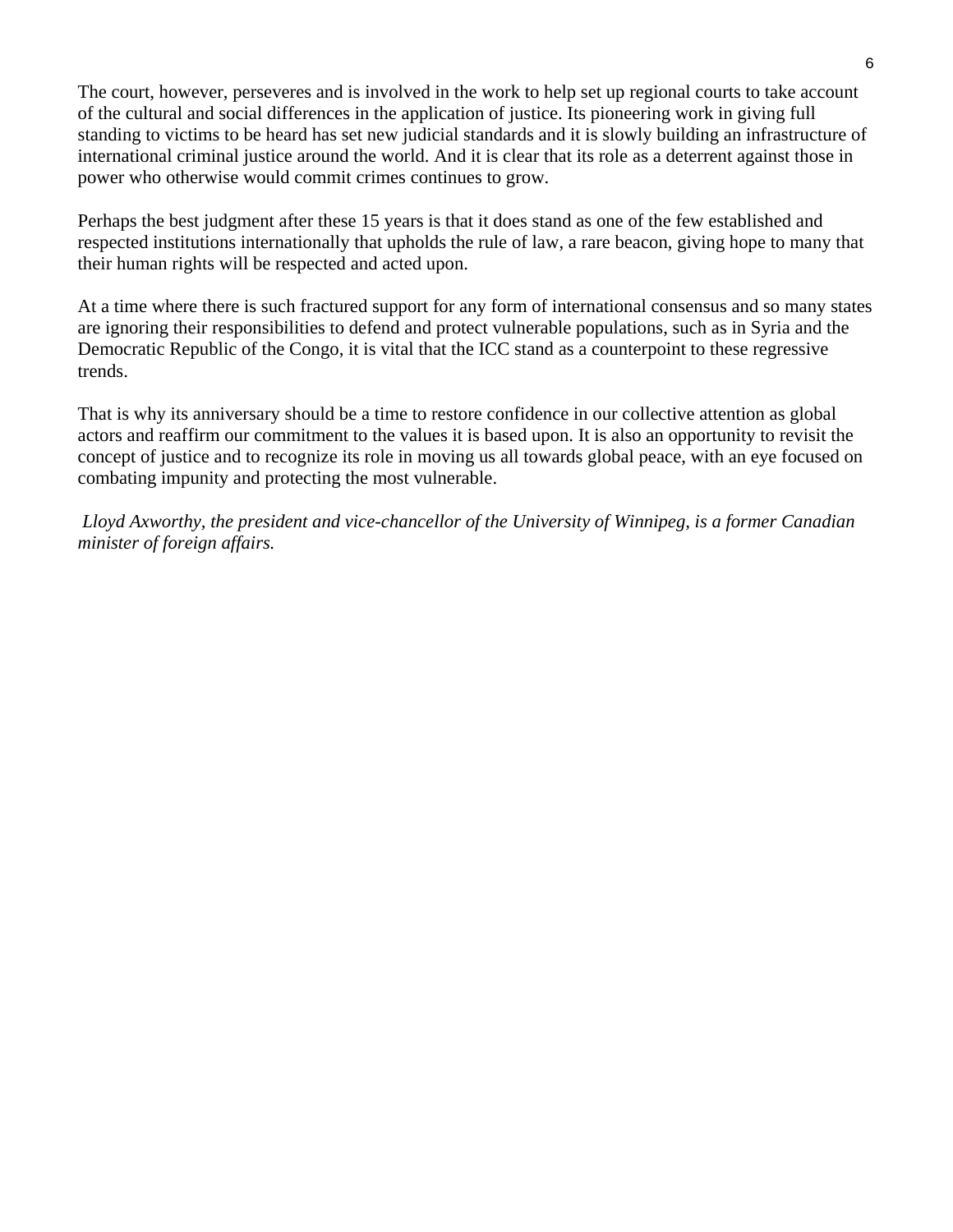TheBLOG Wednesday, 17 July 2013 Opinion

#### **International Criminal Justice Day: Making the Impossible Possible**

By Tiina Intelmann, Ambassador; President of the Assembly of States Parties, International Criminal Court (ICC)

On July 17 the international community celebrates the Day of International Criminal Justice. The decision to dedicate this day to international criminal justice was to mark the adoption of the Rome Statute, by which the International Criminal Court (ICC) was founded, and to commemorate and celebrate the steps taken toward ending impunity.

Recently, a ceremony marking the 15th anniversary of the Rome Statute was held in The Hague, a city that hosts the ICC and one that is increasingly seen as the justice capital of the world. At the event, representatives of the diplomatic community and civil society were joined by H.E. Navi Pillay, the United Nations High Commissioner for Human Rights. "Things always seem impossible until you do them," said Ms Pillay, quoting Nelson Mandela. "Making the impossible possible is what international criminal justice is about," she added, pointing to many challenges that may seem impossible to resolve today. Having served as a judge and president of the International Criminal Tribunal for Rwanda and as one of the first judges of the International Criminal Court, the High Commissioner certainly has many insights of the difficulties that the international criminal justice system faces.

Indeed, today, as many states are celebrating the achievements of international criminal justice, the Court finds itself dealing with the fact that one State Party to the Rome Statute has recently hosted a high-level visitor against whom the Court has issued two arrest warrants. Mindful of the fact that the Court has no independent enforcement measures, States Parties have repeatedly expressed concerns regarding the negative consequences that failure to comply with decisions of the Court has on the Court's ability to carry out its mandate. Acting collectively as an Assembly, the 122 States Parties have consistently voiced strong commitment to cooperate with the Court and recognized their responsibilities and obligations from arresting individuals to ensuring the protection of witnesses. Acting individually or regionally though, States sometimes find it politically challenging or outright impossible to cooperate and have even collectively undertaken not to comply with the Court.

However, as challenging or impossible as it may seem, the world is expecting international criminal jurisdictions, including the ICC, to focus on the leaders or architects responsible for international crimes, even if these people occupy a high office. "The trials of these leaders, watched by the world, can serve as an important deterrent to future abuses of power, in all countries. Furthermore, the trials of the leaders responsible for heinous crimes that have affected very large numbers of victims also enable more victims to benefit from justice and redress," stated Ms Pillay in her address in The Hague.

Today, celebrating the Day of International Criminal Justice, is a perfect occasion to not only commemorate the strides that have been made toward ending impunity but to also demonstrate a continued commitment to ensuring accountability for crimes that threaten the peace, security, and well-being of the world. In reaffirming their support to the international justice system, States Parties need to continue day-to-day cooperation with the Court to ensure its success in delivering justice.

I join the United Nations High Commissioner for Human Rights in her hope that over time we will see a systematic criminalization of war crimes, crimes against humanity and genocide across the globe and join her in her call on all States to ratify the Rome Statute and adopt implementing legislation.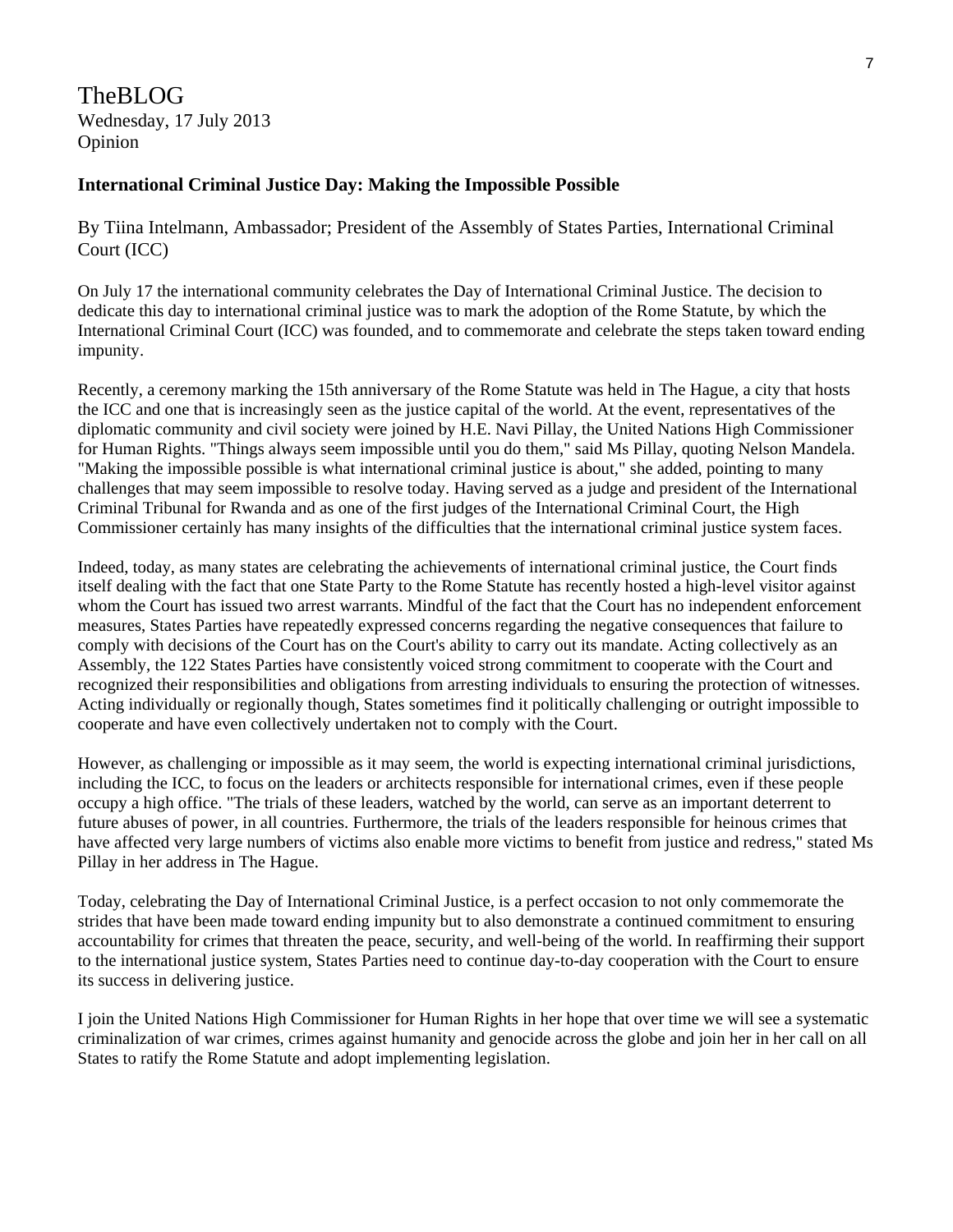# Pacific Standard Wednesday, 17 July 2013

# **Celebrate International Criminal Justice Day: Go Arrest a Dictator**

Today the International Criminal Court is celebrating its creation. So are less high-minded politicians.



The ICC issued an arrest warrant for Omar al-Bashir of Sudan over alleged war crimes in Darfur. (PHOTO: PUBLIC DOMAIN)

# By Marc Herman

Are you Sudanese strongman and International Criminal Court fugitive Omar al-Bashir? If so, today you may be celebrating International Criminal Justice Day, which marks the establishment of the same ICC that's out to get you.

The Hague-based court has only existed for a little over a decade, but in that time it has received mixed reviews for its inability to do anything other than bring toothless indictments. With no enforcement power, the ICC needs local governments to turn over fugitives; they usually don't. al-Bashir recently visited Nigeria, for example, even though the Nigerian government is a signatory to the treaty that created the court. Though the world body brought charges of human rights violations against al-Bashir in 2009 for his hand in the brutal Darfur massacres of earlier in the 21st century, the rogue leader can be found anywhere but a courtroom, and the Hague body isn't empowered to do a single thing about it.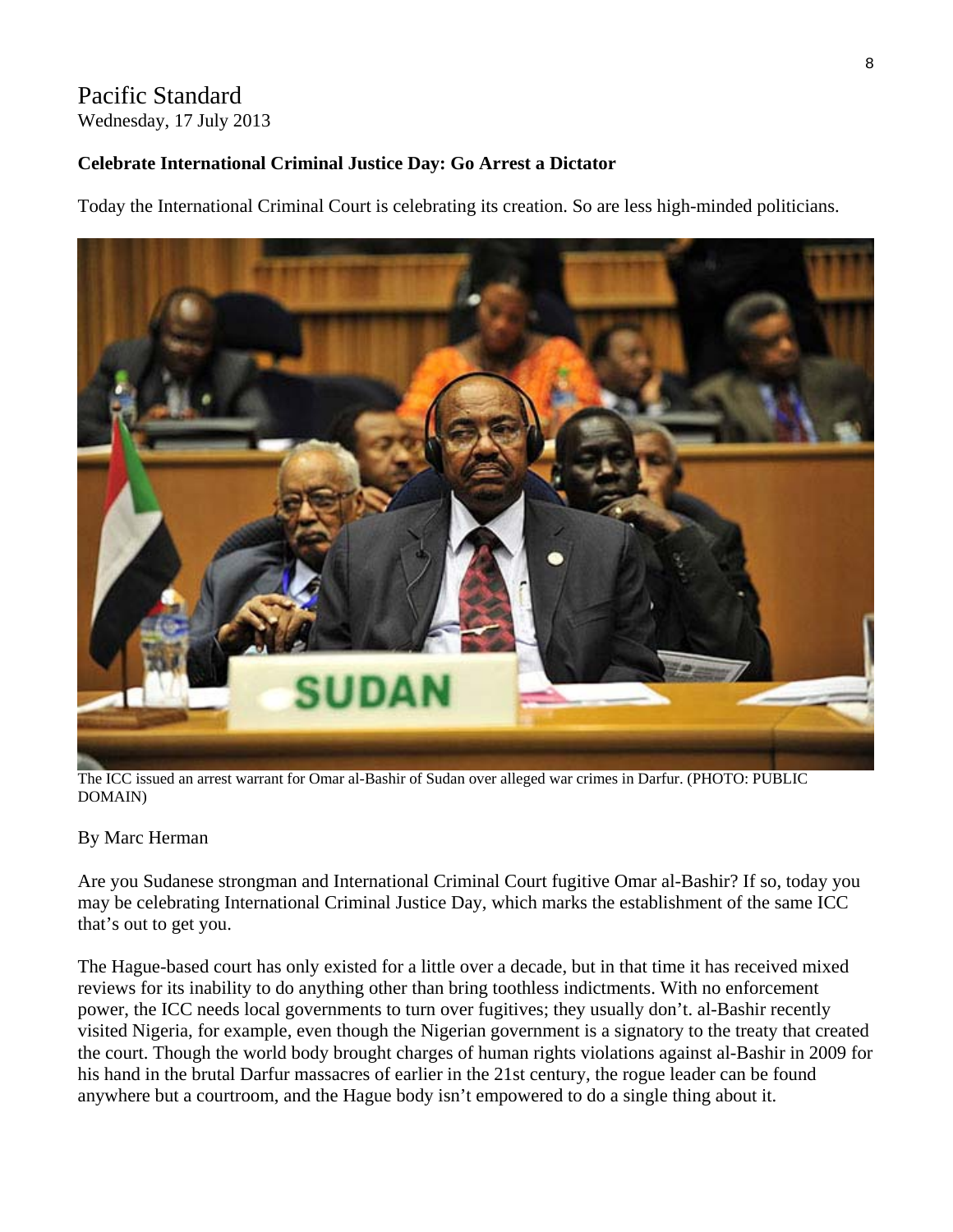What happens without enforcement power? Besides not giving al-Bashir his day in court, the ICC also can't promise victims of an ICC target much justice. That invites local justice by other means. In perhaps the most famous case, the late Libyan dictator Muammar Gaddafi, indicted by the ICC for crimes against humanity, fell into the hands of an armed opposition during Libya's civil war; he was shot dead on the spot rather than turned over for prosecution. That wasn't particularly surprising: the ICC indictment had been, at best, a symbolic step.

So what's really being celebrated today? An ICC representative, Estonian diplomat Tiina Intelmann, tries to sum it up, at the Huffington Post:

 Today, as many states are celebrating the achievements of international criminal justice, the Court finds itself dealing with the fact that one State Party to the Rome Statute has recently hosted a high-level visitor against whom the Court has issued two arrest warrants.

Not much to celebrate. That "high-level visitor" she's referencing would be al-Bashir again, whose ICC war crimes indictment hasn't affected his travel schedule around his neighborhood for years—long before his recent jaunt to Lagos. Intelmann knows this, of course:

 Acting collectively as an Assembly, the 122 States Parties have consistently voiced strong commitment to cooperate with the Court and recognized their responsibilities and obligations from arresting individuals to ensuring the protection of witnesses. Acting individually or regionally though, States sometimes find it politically challenging or outright impossible to cooperate and have even collectively undertaken not to comply with the Court.

Starkly, every case brought by the ICC in its first decade-plus has involved African leaders (a helpful summary, by the Institute for Security Studies' Solomon Dersso, is here). An analysis in Kampala's Observer newspaper by reporter Emma Mutaizibwa argued that the ICC's dependency on local governments has let politicians use ICC indictments as political footballs. Sub-Saharan African nations enthusiastically embraced the ICC's formation. Other regions and countries didn't—the U.S., for example, isn't a signatory. Though envisioned as a global body, the ICC so far appears to be evolving into a narrow, heavily political instrument. "Part of the African leadership has used the ICC to solve its internal problems," a local law professor told Mutaizibwa, the Observer writer.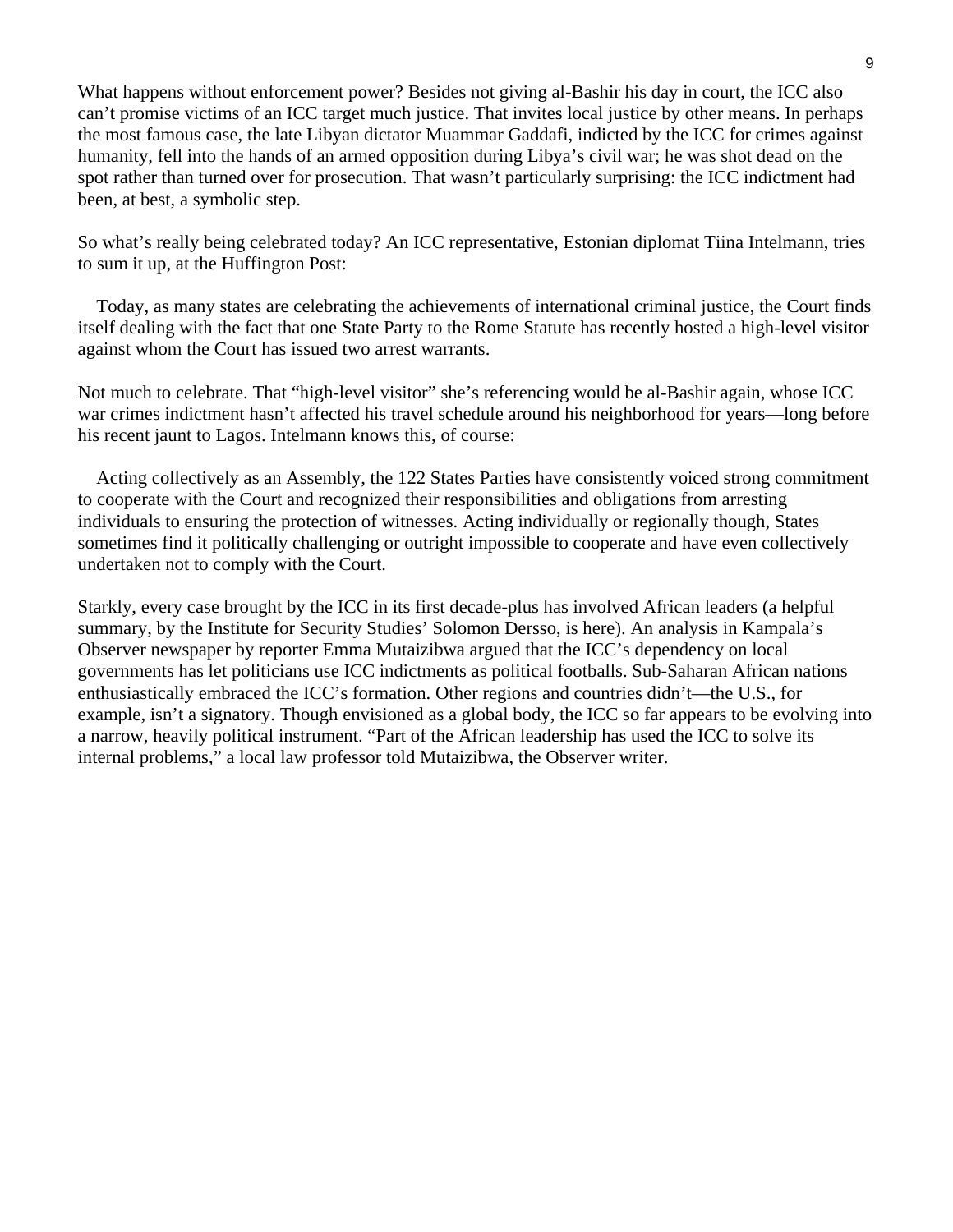# Associated Press Wednesday, 17 July 2013

### **Victims to participate in trial of ex-Chad ruler**

DAKAR, Senegal — More than 1,000 people who suffered abuse under former Chad dictator Hissene Habre have submitted applications to participate in his trial on charges of war crimes, crimes against humanity and torture, lawyers said Wednesday.

Five of those who submitted applications spoke in Senegal's capital about the abuse they endured under Habre's regime, including food deprivation, electric shock and being forced to dig graves for hundreds of prisoners who died in detention. Habre has been charged by a special court in Senegal.

Clement Abaifouta, who is from Chad, said he was arrested in 1985 just as he was preparing to leave to study abroad in Germany. For four years, he dug graves while his health deteriorated to the point where he was no longer able to walk.

"I'm here to try to know exactly why I was arrested," he said, fighting back tears. "Because I cannot understand why, for wanting to go abroad, I was forced to lose four years of my life."



Clement Abaifouta, president of the association of victims of former Chadian dictator Hissene Habre, wipes away tears after he was overcome with emotion while listening to fellow victims recount their stories, at a press conference in Dakar, Senegal, Wednesday, July 17, 2013. Abaifouta, arrested in 1985, said he was forced for four years to dig graves for hundreds of prisoners, while his health deteriorated to the point where he was no longer able to walk. A lawyer said more than 1,000 victims of Habre have formally asked to participate in his trial on charges of war crimes, crimes against humanity and torture.

Habre ruled Chad from 1982 to 1990. Human rights and victims groups said that soon after coming to power, he promoted members of his Gorane ethnic group to lead a ruthless torture and killing campaign that targeted members of other ethnic groups that threatened his rule. Habre's victims also included migrants from other countries, including Senegalese national Abdourahmane Gueye, who explained Wednesday that he was working as a trader in Chad before being rounded up in 1987 and imprisoned for six months, sharing a cell with 60 other people.

In May 1992, a Chadian truth commission reported that Habre's government was responsible for an estimated 40,000 deaths. The commission placed particular blame against the Directorate of Documentation and Security, Habre's political police force, which "distinguished itself by its cruelty and its contempt for human life."

In 2001, Human Rights Watch researcher Reed Brody discovered the force's archives on the floor of its headquarters. The documents mentioned more than 12,000 victims of Chad's detention network.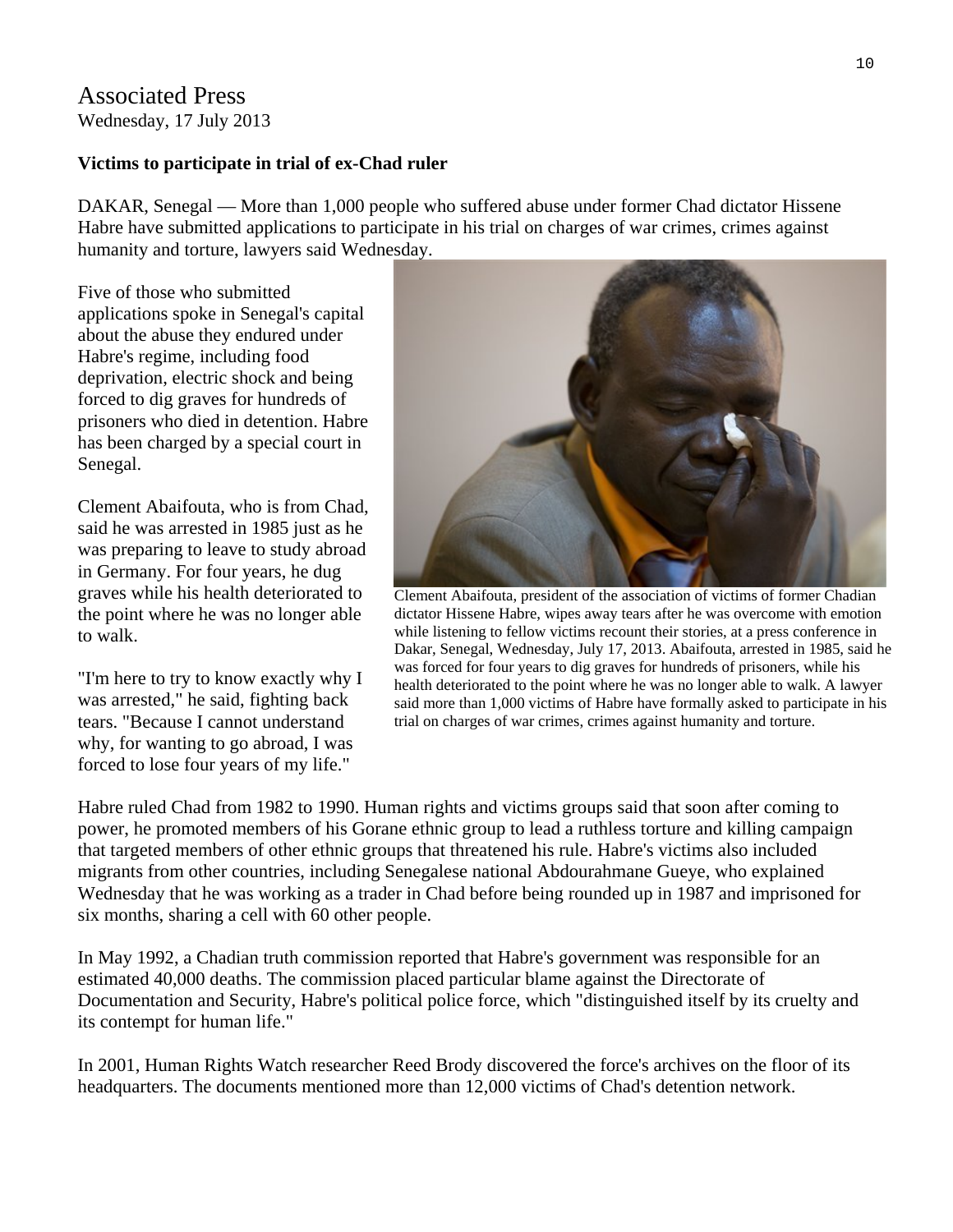Habre fled to Senegal after he fell from power, and for more than 20 years he lived a life of quiet luxury in exile, taking a second wife and becoming an uncomfortable reminder of Africa's unwillingness to try its own.

Last year, the government of President Macky Sall finally reached an agreement with the African Union to try Habre at a special court, and he was arrested on June 30. Two days later, judges formally charged him.

The applications for 1,015 victims trying to join the case as civil parties were submitted Monday by a legal team headed by Jacqueline Moudeina. Civil party status means the victims are formally recognized by the court. Nearly 300 are direct victims, meaning they were detained or otherwise victimized by Habre, and the rest were indirectly affected, meaning they had relatives who were victims and have since died.

The court has the power to order that reparations be paid into a victims' fund, but there is no guarantee it will do so. Those reparations would be available to all victims, not just those who participated in Habre's trial.

Defense lawyers have dismissed the tribunal as a political tool of Habre's enemies, emphasizing that the government of Chad President Idriss Deby, who removed Habre from office, is the court's largest donor. The defense team has filed a formal challenge to the tribunal at a separate court run by the regional West African body ECOWAS.

On Wednesday, Moudeina, the victims' lawyer, criticized what she described as an attempt to paint Habre as a victim. She compared Habre's legal strategy to that of other former heads of state -- such as Liberia's Charles Taylor-- who have challenged the authority of the courts where they were ultimately tried.

Habre's challenge at the ECOWAS court should have no bearing on the case, regardless of how the court rules, she said.

"It's clear that the ECOWAS court doesn't have the ability to invalidate the acts of the African Union," she said.

Younous Mahadjir, who was arrested toward the end of Habre's rule for distributing pamphlets critical of the regime, on Wednesday described forms of torture including being forced to drink water until he lost consciousness. He said he lost 77 pounds in just four months of detention.

He said the court was the best chance for victims to see justice, though he acknowledged having doubts about whether the trial will be a success.

"It's difficult to have confidence. The court doesn't have a lot of money. Hissene Habre has a lot of money," he said. "I don't have complete confidence, but I know there are people who are trying to help us get a good result."

Read more here: http://www.sanluisobispo.com/2013/07/17/2586300/victims-to-support-trial-ofex.html#storylink=cpy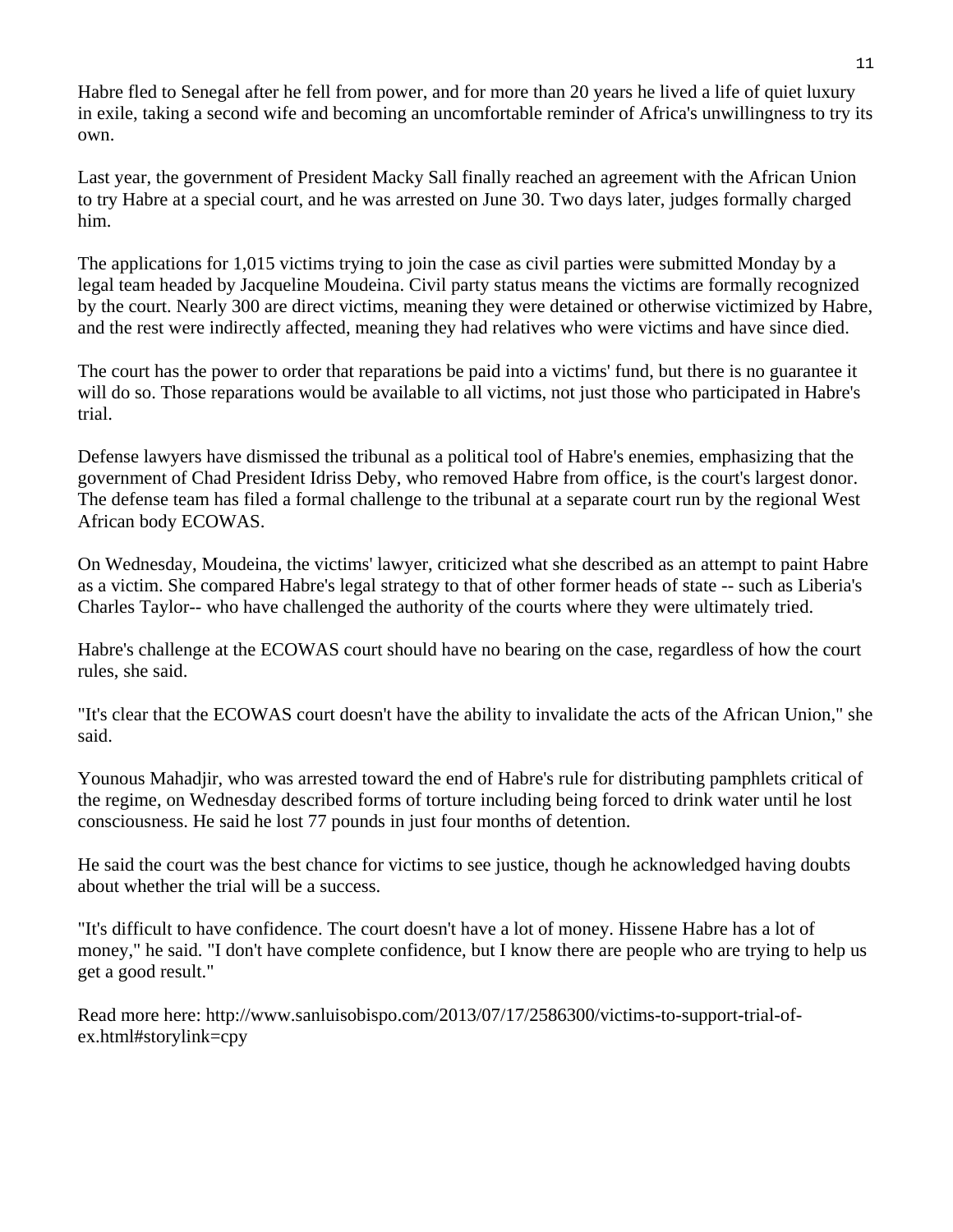# The Daily Star (Bangladesh) Wednesday, 17 July 2013

#### **Ghulam Azam and the wheels of justice**

#### Syed Badrul Ahsan

THE wheels of justice do not always turn. But when they turn, they do so with the clear message that the perpetrators of ancient crimes always get their comeuppance at a point in historical time. The judgement delivered in the matter of the crimes committed by Ghulam Azam during Bangladesh's War of Liberation reinforces the old argument that sooner or later those who commit misdeeds must pay for their acts. Now a frail ninety-one year-old man, Azam is proof that criminality is never forgotten, some sins are never expiated. He joins the ranks of men who have killed or helped to kill and were therefore condemned by law and censured by history.

There are meanings to be drawn from the trials of old men for old crimes. And there are all the instances of justice meted out to remind the world that a point comes when the victims of crime and their families and the societies they are part of need to be satisfied that the law has prevailed, that morality has triumphed. Forty two years after 1971, the law and morality have taken centre stage through the verdict delivered on Ghulam Azam. No, he will not be around for ninety years more to go through the entirety of his punishment. Mortality will not allow him to live that long. He is ninety one. He may not have many more years to live.

The question of Ghulam Azam's longevity of life is irrelevant here. What eventually matters is that his past has finally caught up with him, even if it took more than four decades to do so. The past, as they say, is always with us, in various forms. And Ghulam Azam's past, like that of any other individual notorious in history, never quite left him or his party. In an incredible sort of way, Azam and the Jamaat-e-Islami have always played truant with history, have always remained outside the bounds of respectability owing to the darkness of their record and the venality of their deeds.

The Jamaat-e-Islami caused murder and mayhem when it went after the Ahmadiyya community in Lahore in 1953. Hundreds of Ahmadiyyas died in the violence; their homes were destroyed because the Jamaat said they were heretics, were no part of the Islamic faith. Syed Abul A'la Maududi's version of Islam was one that stood at variance with that of the founders of the faith. Not until martial law was imposed on Lahore did the violence subside.

Ghulam Azam and his fellow Jamaatis in Bangladesh are not the first to be hauled up for murder and related crimes. Their mentor Maududi was placed on trial, in the aftermath of the Lahore riots, and sentenced to death. The sentence was subsequently commuted and in the end Maududi was pardoned. Twenty one years after 1953, the Jamaat went after the Ahmadiyyas again, forcing the hand of Zulfikar Ali Bhutto. Pakistan's prime minister formally declared that the Ahmadiyyas were not Muslims, that therefore they could not practice Islam. The Ahmadiyyas are a cowed lot in Pakistan these days. Intolerance has been part of the Jamaat psyche. And it was hatred of others — Hindus, secular Muslim Bengalis, Awami Leaguers, liberals, intellectuals — Ghulam Azam and his cohorts preached in occupied Bangladesh in 1971. These men did what Yahya Khan and Tikka Khan wanted them to do. Beyond that, they did what they on their own wanted to do. The result was the murder of three million Bengalis and the rape of two hundred thousand Bengali women by the Pakistan army. Ghulam Azam's fault was not that he believed in Pakistan. It was that he continued to be on Pakistan's side even when the state resorted to genocide. Worse, Azam and other flunkeys of the Pakistani regime demonstrated a remarkable ability to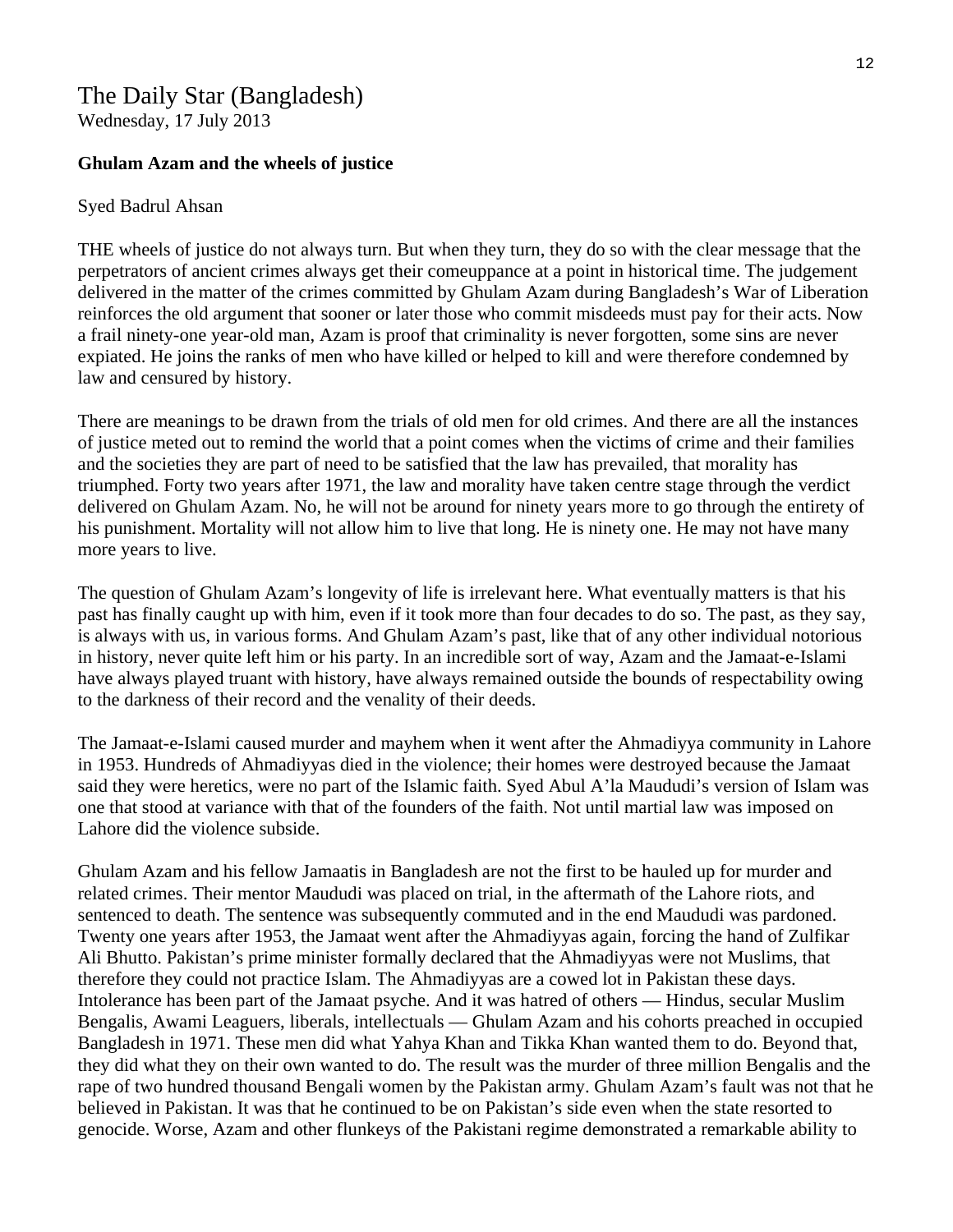misread their own people's minds, to look upon every instance of opposition to the soldiers' moral depravity as a threat to the state of Pakistan. Every freedom fighter for Azam was a miscreant or an Indian agent. Every instance of trouble in 'East Pakistan' was the doing of Hindus. The lust-driven soldiers of Pakistan were only saving Islam and Pakistan.

The trial of Ghulam Azam and the judgement delivered on him are therefore a reminder for us that bad men and their terrible crimes must never be forgotten. The verdict delivered on Monday deserves to be studied in other contexts as well. One simple context will suffice: the verdict on Azam's criminality is a hard slap on the face for those who looked the other way when the visa on his Pakistani passport ran out in the late 1970s and yet he was allowed to stay in Bangladesh; for those who have had no shame in forging political alliances with Ghulam Azam or his party and helping them to enter government.

Bad men need shaming everywhere. Pol Pot, Khieu Samphan, Nuon Chea and their accomplices sent tens of thousands of Cambodians to death between the mid and late 1970s. In the end the law and global conscience caught them by the scruff of the neck, in the interest of justice. Radovan Karadzic and Ratko Mladic waged an enormous battle to save themselves from life in prison. Charles Taylor once ruled Liberia and then was hauled off to an international war crimes tribunal. The genocidaires of Rwanda 1994 are unable to escape the law. The message cannot be missed: criminals camouflaged as politicians can strut around on the stage for a while and then are forced to pay the wages of sin.

In 1971, Ghulam Azam ceased to be a politician and reinvented himself as an instrument of fanatical oppression, shaped and forged by a murderous military regime in Pakistan. On his watch, the goon squads called al-Badr and al-Shams picked up and picked off Bengal's leading figures in the various professions and felt no contrition. Once Bangladesh emerged into a blood-drenched dawn, Azam continued to do Pakistan's bidding — badmouth the new country abroad through bare-faced lies and go on an expedition in the Middle East for a restoration of 'East Pakistan' on geography that did not exist any more.

In 2013, let the message go out of this land, loud and clear: evil may live and thrive for decades on end, but it will have no place to hide forever and someday will be made accountable before the forces of civility and decency. Ghulam Azam may not hang. He will not live for the next ninety years. But he has been tried, found guilty of participation in genocide and sentenced. We the people are satisfied.

Justice has been done. Never again will any citizen of this land consort with a foreign power and conspire to murder his own people, along with their values and dreams and nationalistic convictions.

*The writer is Executive Editor, The Daily Star.*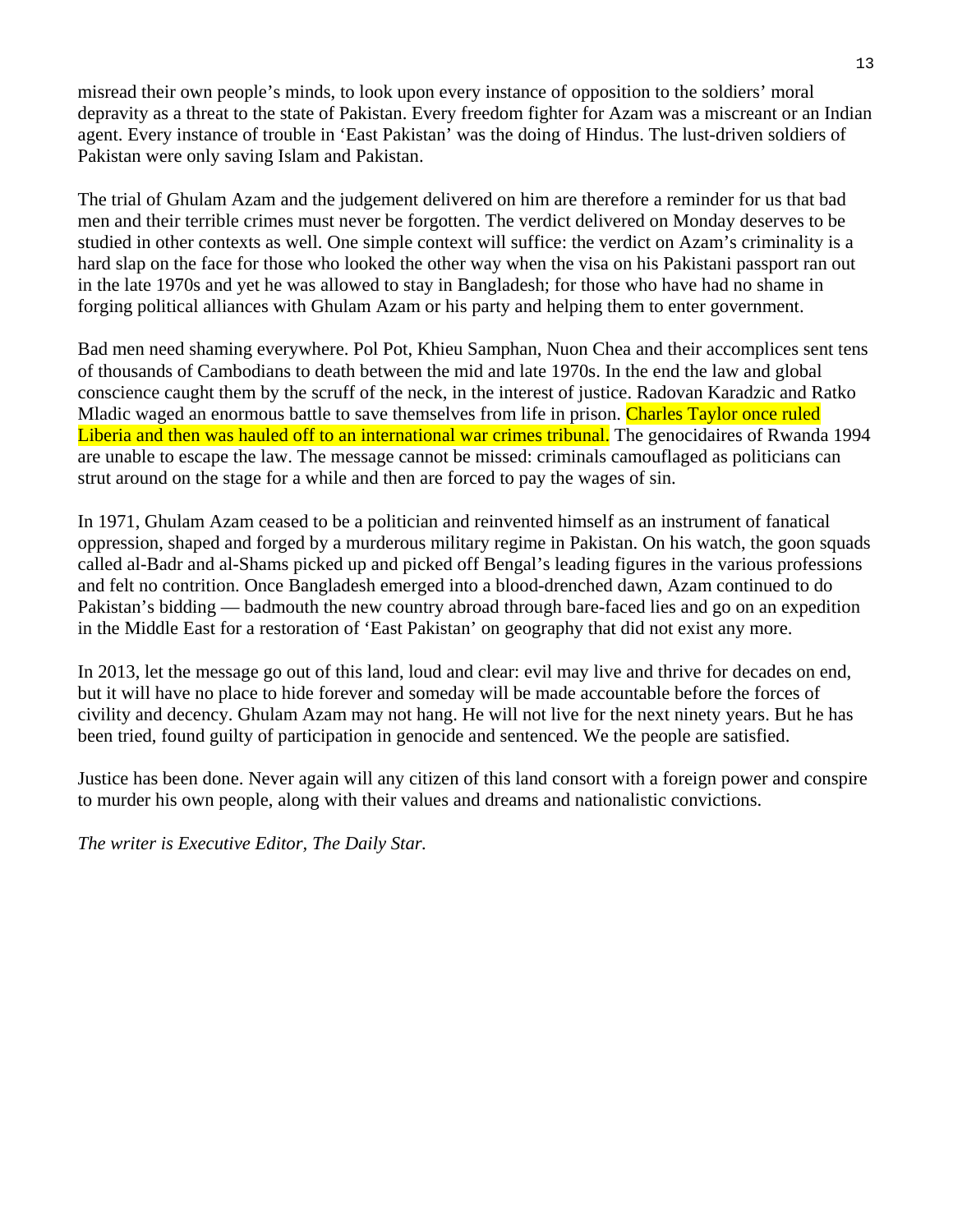Voice of America Tuesday, 17 July 2013

# **Rwanda Challenges ICC Role as Court Marks 15 Years**

Gabe Joselow

Rwanda's justice minister says the International Criminal Court only delivers "selective justice" - mostly targeting African leaders. His comments come as the world marks the 15th anniversary of the statute that established the court. Some are questioning whether Africa still needs the ICC, as discontent with the institution grows.

On July 17, 1998, delegates at an international conference in Rome voted to form the so-called "court of last resort" to try perpetrators of genocide, war crimes and other major offenses where local courts were unable or unwilling to act.



Today the International Criminal Court - based in The Hague - has cases involving eight African countries including Kenya, Sudan and Ivory Coast.

*Kenyan Deputy President William Ruto (C) sits in the courtroom of the International Criminal Court in The Hague, May 14, 2013.* 

Rwanda is one of the countries never to sign the Rome Statute, and remains one of the strongest critics of the court's activities.

#### **Justice Minister defends Rwanda**

Rwandan Justice Minister Johnston Busingye told VOA that while Rwanda supports the concept of international justice, he feels the ICC has unfairly targeted Africans.

"Africa seems to be taking the lion's share of the ICC, for example, in the last one decade or so. So our position has really been this kind of justice is selective, and we do not want to have international justice being used as a tool, or being perceived as a tool to control Africa," said Busingye.

When Rwanda was confronted with bringing justice to the perpetrators of the 1994 genocide it pursued two paths. One was the establishment of a U.N.-backed international tribunal to try suspected criminals. The other was a community-based system of so-called gacaca courts.

Busingye said the international court, where trials still are ongoing, has fallen short of its potential of holding the ringleaders of genocide accountable.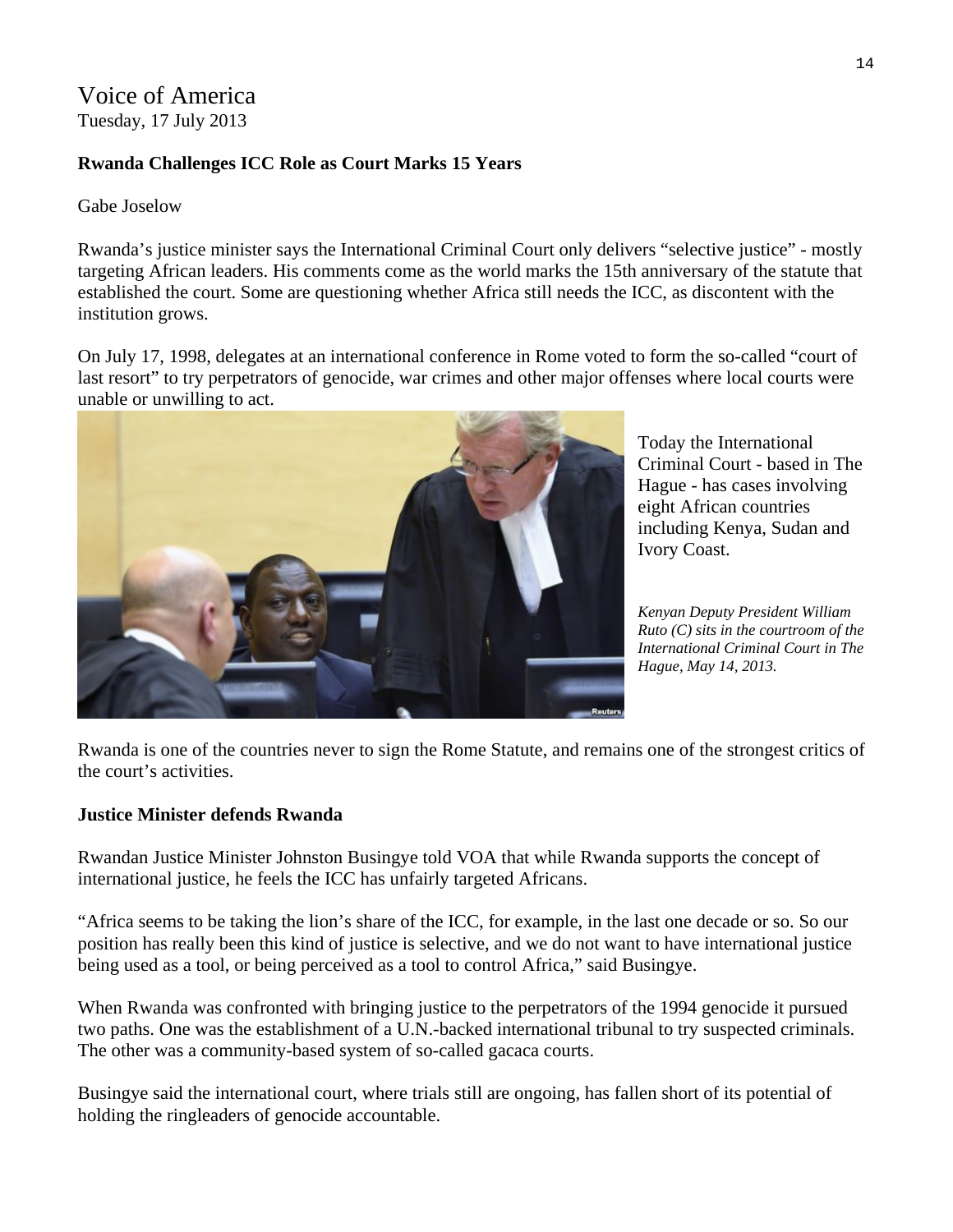But Busingye said, "By and large, gacaca delivered immensely, in terms of number we have delivered on about 1.5 million cases that we probably would never have dealt with," said .

#### **Human rights groups states its case**

Human rights groups say that while the gacaca courts did speed up trials of an enormous number of cases, they fell far short of international legal standards.

Across the continent, support for the ICC is waning as former supporters of the court now have turned their backs on The Hague.

In May, the African Union voted to refer back to Kenya the case against that country's president and his deputy for deadly violence that followed the 2007 presidential election. AU Chairman and Ethiopian Prime Minister Hailemariam Desalegn accused the court of "race hunting."

The ICC denies it is targeting any one region or ethnicity, saying decisions on cases are based on the law, available evidence and where national courts have not taken action.

While some African leaders may be worried they could be next to appear in at The Hague, the real point of the court is to protect the victims of violence where domestic courts have failed, according to Leslie Haskell, counsel for the International Justice program at Human Rights Watch.

"People often don't talk about the fact that the ICC and the court is meant to provide justice to victims and the fact that the court only gets involved when national courts are unwilling or unable to prosecute," said Haskell.

# **Changing mood**

Discontent is not limited to African leadership. A poll of Kenyan citizens published last week showed only 39 percent want the trials against Kenya's leaders to remain at The Hague, while the rest would prefer they return to Kenya, or be dropped altogether.

Stephen Musau, chair of the Rights Promotion and Protection Center in Kenya, said despite the mood of the country, the fact remains that Kenya so far has failed to bring the perpetrators of the post-election violence to justice.

"The failure is what led us to the ICC and that failure cannot be blamed on Kenyans. It is the state machinery, which failed to show the way in terms of how we deal with these issues and because we failed in that, we are supporting the ICC," said Musau.

Not surprisingly, Kenyan President Uhuru Kenyatta and Deputy President William Ruto have led a major lobbying effort against the ICC. Their trials at the court begin later this year.

But it was in Kenya, after the disputed election, where the phrase was coined: "Don't be vague, let's go to The Hague." It is clear now that tune has changed.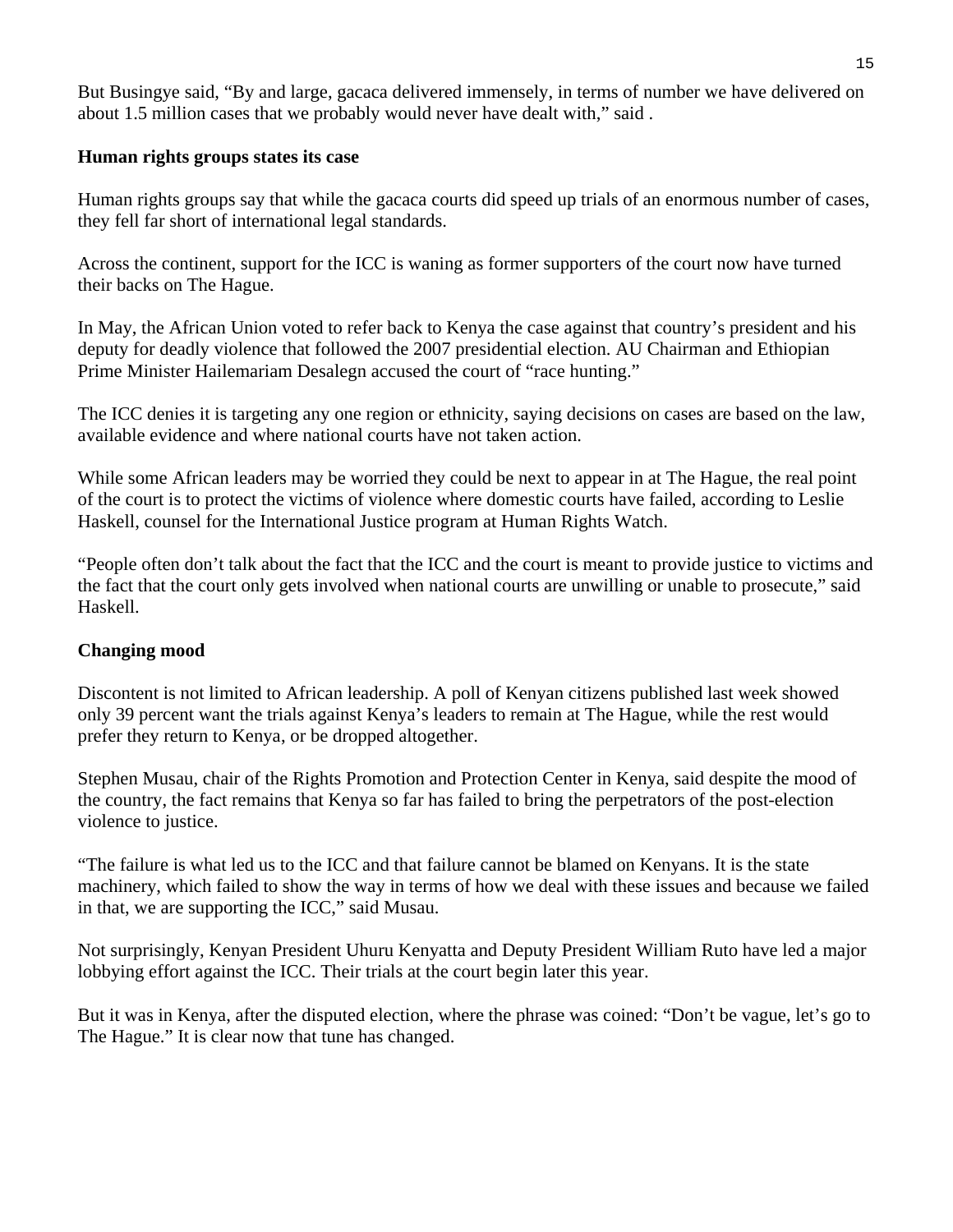AllAfrica.Com Tuesday, 17 July 2013

# **Africa: Is the ICC Unfair to Africans or Just Misunderstood?**

By George Ntambaazi

Opinion

The African Union heads of State and Government summit proposal in Addis Ababa - Ethiopia in May, and President Museveni's recent criticism of the International Criminal Court (ICC) represents the most elaborate attempt to strengthen sovereignty of African States not only from the internal political realm, but also from the external sphere of international justice system.

The heads of states urged the ICC to refer the 2007 post-election charges against President Uhuru Kenyatta and his deputy William Ruto to the Kenyan Courts. They said Kenya has a credible judiciary.

Museveni, as a key note speaker at their inauguration ceremony in April, castigated those using the ICC for selfish ends.

He advised the ICC to avoid being used by what he described as 'a bunch of self-seekers and shallowminded people whose interest is to mint revenge on those who hold opposing views. Former Kenyan PM Raila Odinga is leading the pro-ICC group.

It is an absurdity that the objectivity of ICC is under question. Facts and rumours are swirling around that ICC investigations and trials of African suspects are conducted in a manner which is in most circumstances inconsistent with the intent to bring the persons concerned to justice. That the institution is used to witch-hunt Africans to appease the conscious of the international community

Last month, during the joint press conference in Entebbe, Uhuru, an ICC indictee promised to cooperate with the ICC as long as it respects Kenyan sovereignty.

To Africans, Uhuru's victory and the voters' rejection of ICC sympathisers demonstrated that the endeavour to ever again get rid of African sovereignty can never be quite successful.

Formed almost 15 years ago on July 17, 1998 in Rome, over 120 nations voted to create a permanent court to try war crimes, crimes against humanity and genocide. Article 5 of the Rome Statute grants the court universal jurisdiction over these crimes.

The framers intended to have it as a court of last resort to eradicate the culture of impunity by investigating and prosecuting crimes where national courts failed.

However, although the UN recognises that crimes against humanity may be committed by constitutionally elected and responsible leaders, one wonders why its only African leaders and none of the western leaders is facing trial. Some suggest that leaders such as George Bush, and Tony Blair should be investigated.

The world wonders why the US is not a state party to the treaty. Africans look on in horror as Sudanese President Omar Bashir travel is restricted yet newly elected Uhuru flew to London in May and even met British Premier David Cameroon at a Somalia Summit.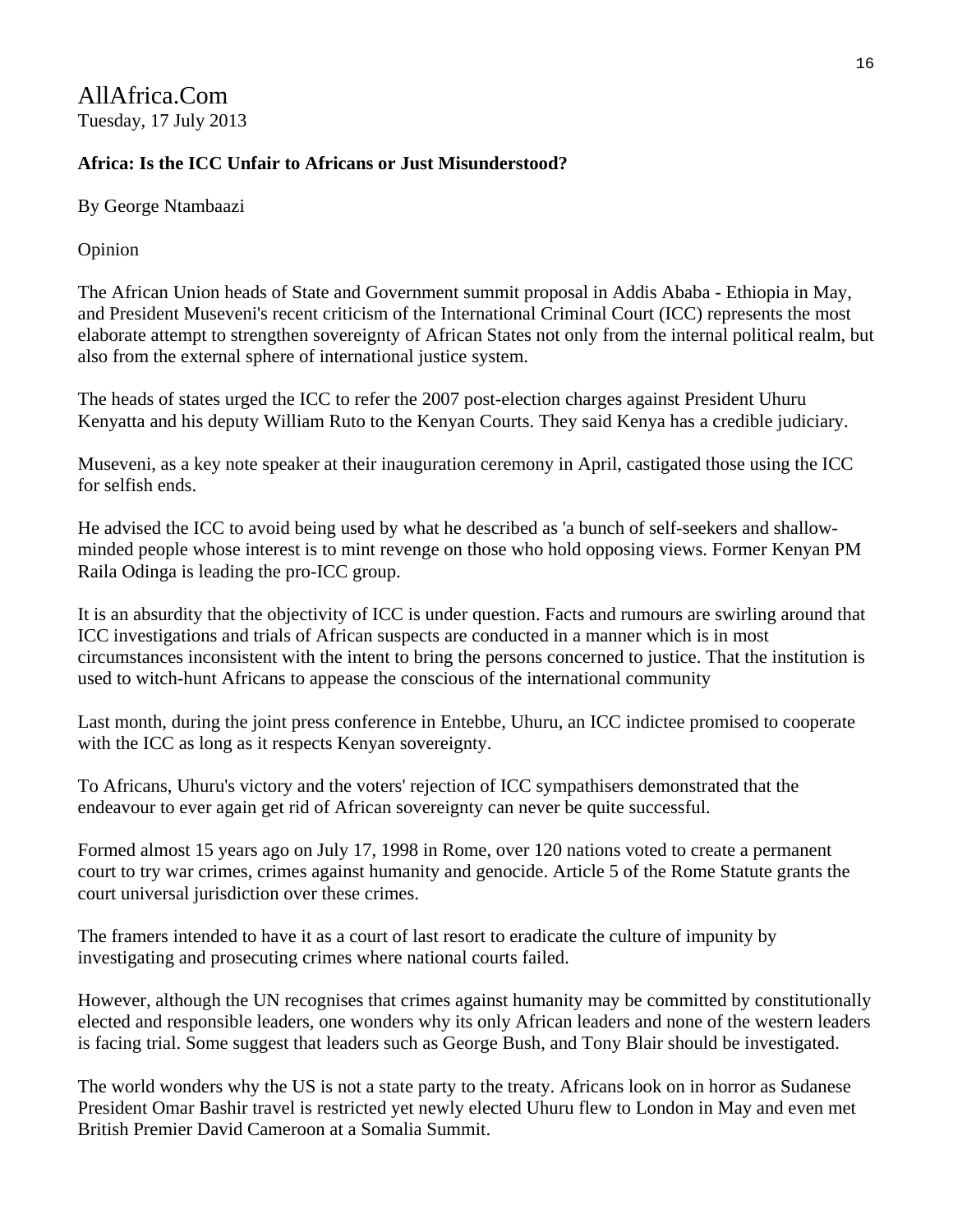Frankly, I would be gratified if the ICC avoids selective justice. 99 percent of cases before the ICC are against Africans.

Those for home grown justice systems argue that a precedent to try ICC suspects in Africa has already been set. In December 2003, Uganda referred to the ICC the LRA case in Northern Uganda and the Court in July 2005 issued arrest warrants for Joseph Kony and his commanders. Since the LRA leaders demanded immunity from ICC in return for the end of the insurgency, the Government established a tribunal that meet international standards allowing the ICC warrants to be set aside.

Similarly, although the International Criminal Tribunal for Rwanda (ICTR) was set up in Arusha, to arrest and try planners of the genocide, Rwandan leaders instead set up the Gacaca tribunals that guaranteed the victims and survivors of the genocide justice, but also gave the perpetuators a chance to reintegrate in society and play a productive role in development.

Who then says Africa cannot confidently take care of itself using its national courts and traditional justice systems?

*The Writer is a Regional Political Analyst*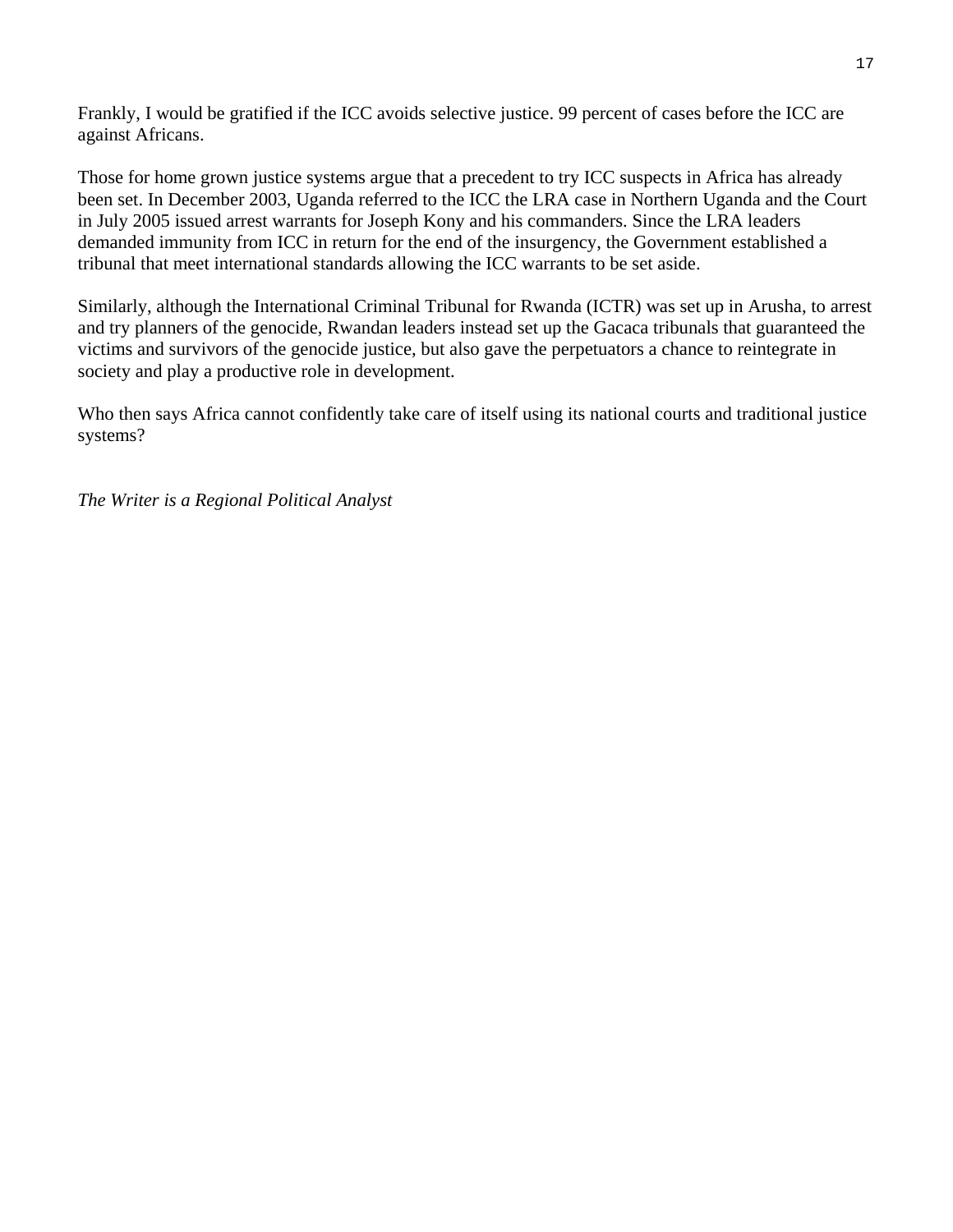UN News Wednesday, 17 July 2013

# **Countries must not waiver in pursuit of justice, says head of International Criminal Court**

Marking International Criminal Justice Day, the head of the world's first permanent court set up to try war crimes, crimes against humanity and genocide today stressed the need to ensure that the countries do no waiver in the pursuit of justice.

"While we have come a long way, we cannot afford complacency," said Judge Sang-Hyun Song of the International Criminal Court (ICC).

International Criminal Justice Day is dedicated to celebrating the development and achievements of international criminal justice institutions. It is observed on 17 July, the date on which the Rome Statute, the founding treaty of the ICC, was adopted in 1998.



*Headquarters of the International Criminal Court in The Hague. Photo: Vincent van Zeijst* 

Judge Song recalled in his statement to mark the Day that the international community, gathered in Rome, had agreed on the creation of a permanent international court with a mandate to punish the perpetrators of the most inhumane crimes imaginable and to provide reparations to the victims of such acts.

"By adopting the Rome Statute of the International Criminal Court, the world embarked upon an audacious plan to create a global justice system based on international cooperation aimed at holding accountable those responsible for genocide, war crimes and crimes against humanity.

"Many said that this was an impossible task, that the adversity could not be overcome. But the global justice project proved strong," he stated, noting that the ICC today is "a vibrant, independent international organization" with 122 member States – and many more have expressed their intention to join.